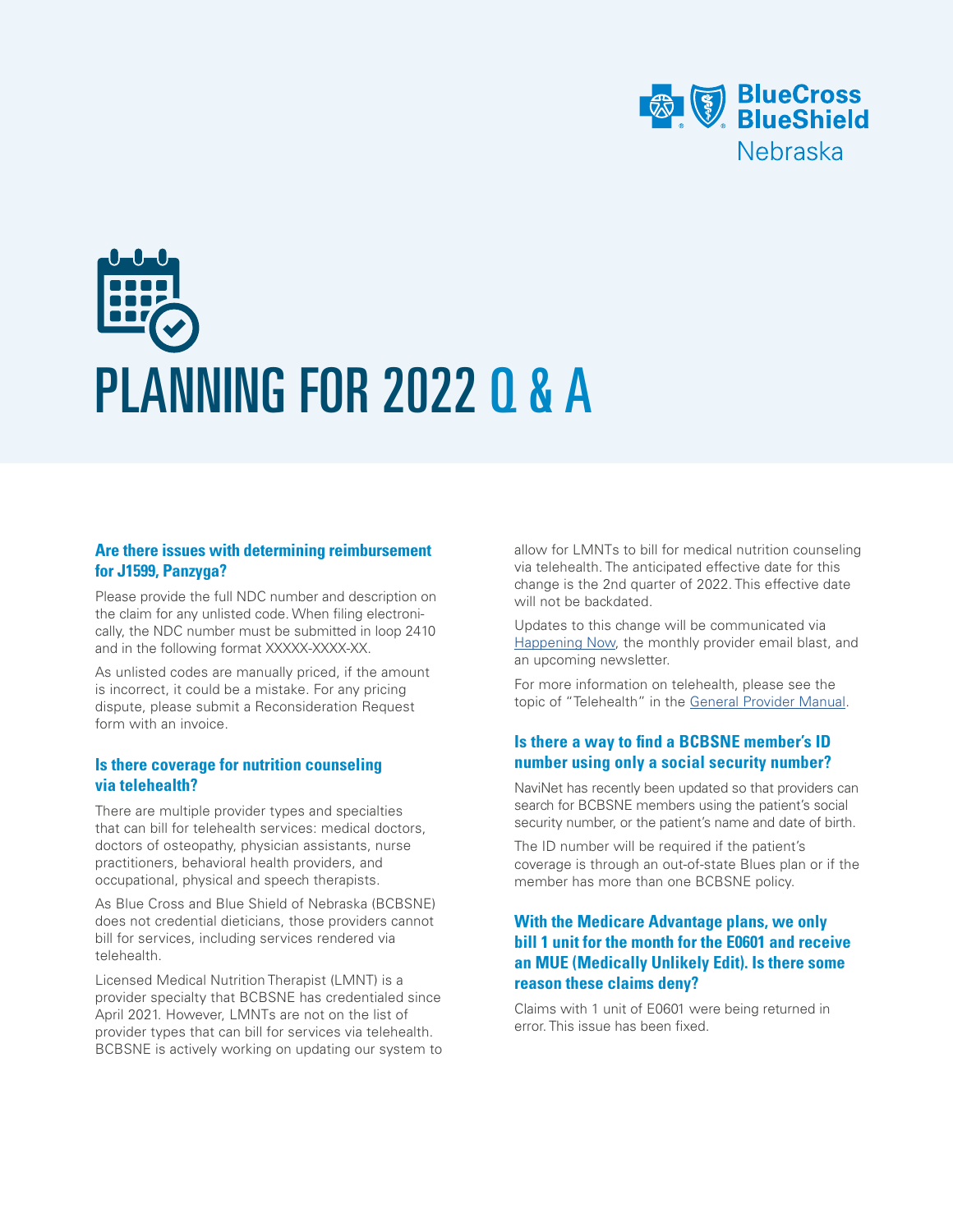# **When will you have a portal available for online reconsiderations?**

BCBSNE is actively working on making additional changes with NaviNet to increase provider experience.

On the eligibility and benefits patient search screen, providers can now search for BCBSNE members without needing to enter the ID number. This option is not available for out-of-state members or BCBSNE members with more than one BCBSNE policy.

Additional enhancements planned for 2022 include:

- Access and view claim action needed letters (return letters)
- Submit attachments for claim reconsiderations, timely filing override requests and appeals
- Access a copy of the BCBSNE member's current ID card
- Access additional benefit and claim status details not currently available in NaviNet or through the IVR  $(interactive voice response unit - 800-635-0579).$
- Submit claim questions
	- This process will replace the current process of submitting an inquiry to Customer Service via email
- Access and view additional BCBSNE communications

Updates to this change will be communicated via [Happening Now,](https://www.nebraskablue.com/en/Providers/Alerts-and-Updates/Happening-Now) the monthly provider email blast, and upcoming newsletters.

#### **How can we see end dates in NaviNet?**

This is another enhancement that we are currently working on for NaviNet. More details will be shared as soon as they become available.

# **Is there a known issue with the NDC for 90680 Rotavirus vaccine? We have several denials and the NDC has not changed.**

NDC number 00006-4047-01 is not valid and has not been since Aug. 20, 2021.

Please use a valid NDC number for Rotateq.

Any returned claims will need to be submitted as new claims, not as corrected claims.

#### **For the plans that transitioned to Highmark, is there a reason the new ID numbers aren't being shown to us on Navinet?**

Highmark ID numbers are now being displayed in NaviNet.

## **What diagnosis codes qualify as preventive services under the ACA?**

The BCBSNE [Preventive Care](https://www.nebraskablue.com/Member-Services/Getting-Care/Preventive-Care) page includes general information on preventive services, but a list of specific codes is not available.

Please refer to the U.S. Preventive Services Task Force (USPSTF) A & B Recommendations for descriptions of services.

## **For CPAP repair, should each replacement part be billed separately, or grouped together under E1399?**

Under policy, VIII.14 Durable Medical Equipment and Home Medical Equipment, E1399 does not require preauthorization. E1399 claims that are submitted without an approved preauthorization on file will be reviewed.

Replacement CPAPs require preauthorization under [medicalpolicy.nebraskablue.com/policy/178/7.](https://medicalpolicy.nebraskablue.com/policy/178/7)

## **Will the fee schedule be changed to allow for rural and non-rural reimbursement, similar to Medicare?**

BCBSNE will continue to reimburse based on the CMS rates published the prior year. For example, the rates that take effect July 1, 2022, will be based on the CMS rates from January 2021.